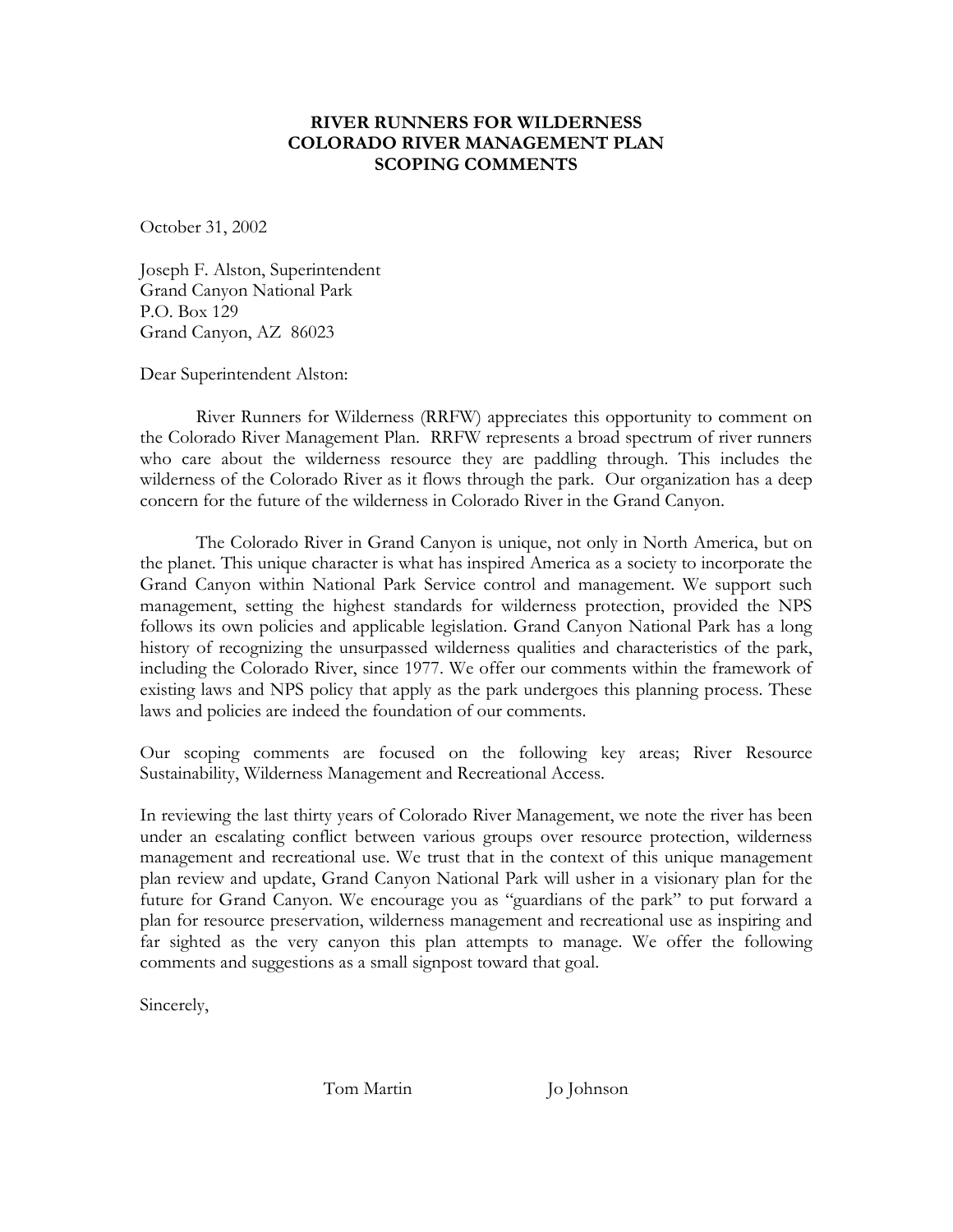| $\mathbf{1}$<br>$\mathbf{2}$<br>3                          | <b>RIVER RUNNERS FOR WILDERNESS</b><br><b>COLORADO RIVER MANAGEMENT PLAN</b><br><b>SCOPING COMMENTS</b>                                                                                                                                                                                                                                                                                                                                                                                                                                                                                                                                                                                                                                                                                                       |
|------------------------------------------------------------|---------------------------------------------------------------------------------------------------------------------------------------------------------------------------------------------------------------------------------------------------------------------------------------------------------------------------------------------------------------------------------------------------------------------------------------------------------------------------------------------------------------------------------------------------------------------------------------------------------------------------------------------------------------------------------------------------------------------------------------------------------------------------------------------------------------|
| $\overline{4}$<br>5                                        | <b>RESOURCE PROTECTION</b>                                                                                                                                                                                                                                                                                                                                                                                                                                                                                                                                                                                                                                                                                                                                                                                    |
| 6<br>7<br>8<br>9<br>10<br>11<br>12<br>13<br>14<br>15<br>16 | It is imperative that the river ecosystem on which sits wilderness management and<br>recreational activity within wilderness be protected. This must include restoration of the<br>ecological integrity of the river corridor. Glen Canyon Dam has seriously impacted Grand<br>Canyon National Park's river ecosystem. The lack of seasonal flows and water temperatures,<br>combined with the loss of the river's sediment and nutrient base, has severely impacted the<br>river ecosystem. It is also clear that this CRMP must define recreational use limits following<br>wilderness management practice guidelines to protect the resource. The CRMP must be<br>based on a sound foundation of river health and sustainable wilderness recreation. This<br>foundation must include the following points: |
| 17<br>18                                                   | Grand Canyon National Park must take the lead role in Colorado River Resource<br>Management.                                                                                                                                                                                                                                                                                                                                                                                                                                                                                                                                                                                                                                                                                                                  |
| 19<br>20<br>21<br>22                                       | GCNP must restore the seasonal sediment load into the main stem Colorado into<br>Grand Canyon.                                                                                                                                                                                                                                                                                                                                                                                                                                                                                                                                                                                                                                                                                                                |
| 23<br>24                                                   | GCNP must restore seasonal flow regimes within Grand Canyon.                                                                                                                                                                                                                                                                                                                                                                                                                                                                                                                                                                                                                                                                                                                                                  |
| 25<br>26<br>27                                             | GCNP must restore the seasonally variable water temperature in the Colorado<br>through Grand Canyon.                                                                                                                                                                                                                                                                                                                                                                                                                                                                                                                                                                                                                                                                                                          |
| 28<br>29<br>30                                             | GCNP must restore all aquatic species known to be native to Grand Canyon prior to<br>the operation of Glen Canyon Dam.                                                                                                                                                                                                                                                                                                                                                                                                                                                                                                                                                                                                                                                                                        |
| 31<br>32<br>33                                             | GCNP must initiate a non-native eradication program to minimize alien species in<br>the Grand Canyon river corridor.                                                                                                                                                                                                                                                                                                                                                                                                                                                                                                                                                                                                                                                                                          |
| 34<br>35<br>36                                             | GCNP must follow minimum requirement analysis for all management activities<br>involved in achieving the above points.                                                                                                                                                                                                                                                                                                                                                                                                                                                                                                                                                                                                                                                                                        |
| 37<br>38<br>39                                             | Any project proposed in the Canyon's wilderness areas should utilize the use of<br>volunteers as much as possible.                                                                                                                                                                                                                                                                                                                                                                                                                                                                                                                                                                                                                                                                                            |
| 40<br>41<br>42                                             | GCNP must inventory the canyon's biophysical and cultural resources to determine<br>where, and by how much, recreational use has impacted them.                                                                                                                                                                                                                                                                                                                                                                                                                                                                                                                                                                                                                                                               |
| 43<br>44<br>45                                             | GCNP must inventory the canyon's biophysical and cultural resources to determine<br>how much recreational use is to be allowed.                                                                                                                                                                                                                                                                                                                                                                                                                                                                                                                                                                                                                                                                               |
| 46<br>47<br>48                                             | GCNP must prescribe measurable indicators that will drive management actions<br>when degradation occurs and the imprint of human use becomes noticeable.                                                                                                                                                                                                                                                                                                                                                                                                                                                                                                                                                                                                                                                      |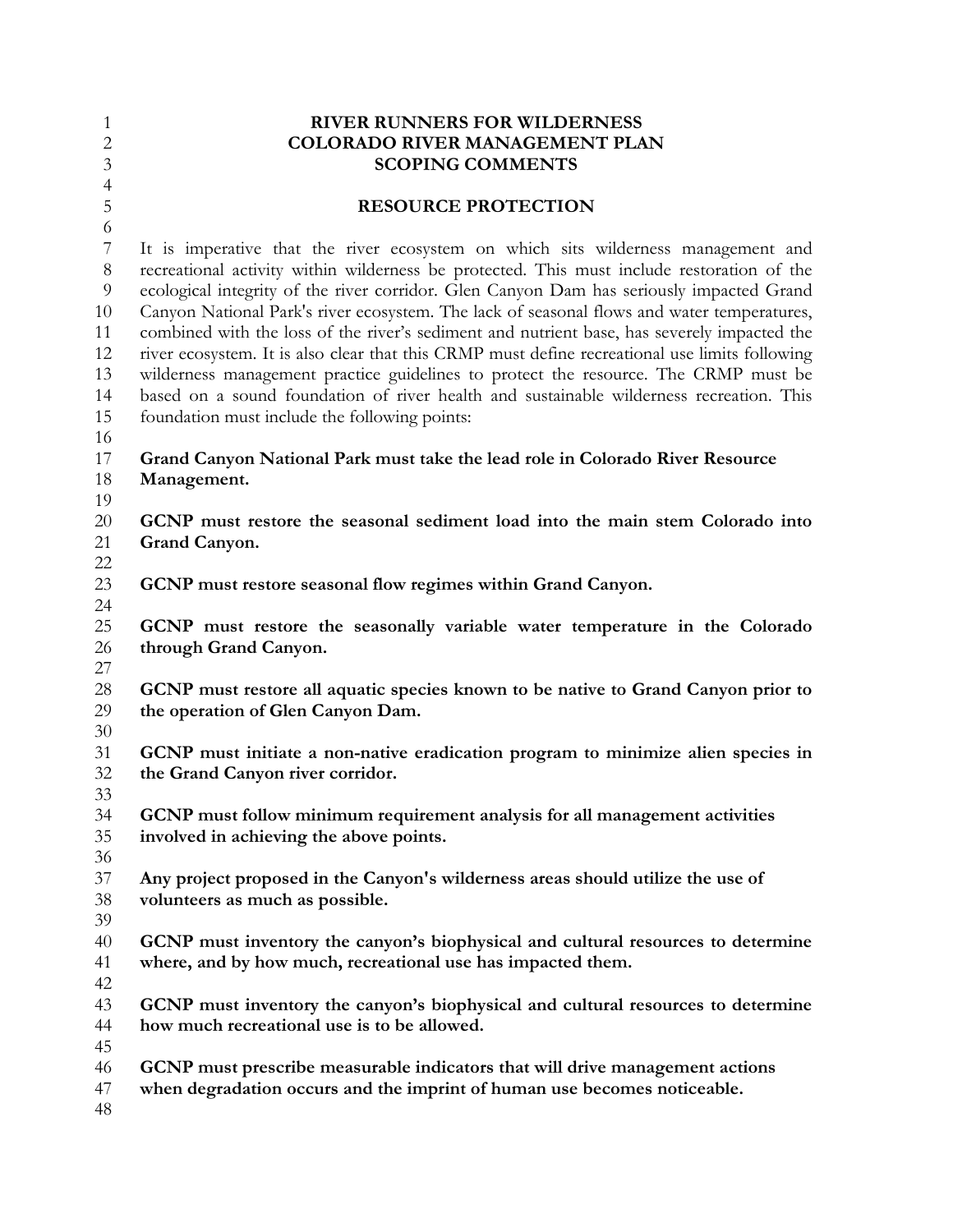| 49       |                                                                                                 |
|----------|-------------------------------------------------------------------------------------------------|
| 50       | <b>Wilderness Management</b>                                                                    |
| 51       |                                                                                                 |
| 52       | River Runners for Wilderness recognizes that The Wilderness Act establishes the umbrella        |
| 53       | under which the river corridor is to be managed. Besides the Wilderness Act, the Colorado       |
| 54       | River Management Plan must conform to the following laws; the National Park Service             |
| 55       | Organic Act, the National Environmental Policy Act (NEPA), and the National Park Service        |
| 56       | Concessions Management Improvement Act. Under the guidelines of the above laws, the             |
| 57       | CRMP must also follow NPS wilderness management policy in August of 1999 (USDI                  |
| 58       | 2001), specifically Reference Manual 41: Wilderness Preservation and Management, and the        |
| 59       | 1995 General Management Plan.                                                                   |
| 60       |                                                                                                 |
| 61       | We support the park's policy that the Colorado River corridor be designated as                  |
| 62       | wilderness pending the elimination of the non-conforming use of motorboats, an activity         |
| 63       | prohibited by the Wilderness Act. We note that NPS Wilderness Policy directs park               |
| 64       | superintendents to manage all categories of wilderness as wilderness. The Wilderness Act        |
| 65       | clearly directs that wilderness areas are to be managed to preserve natural conditions and      |
| 66       | wilderness character.                                                                           |
| 67       |                                                                                                 |
| 68       | Wilderness management requires GCNP to include the following in the CRMP:                       |
| 69       |                                                                                                 |
| 70       | Group sizes should apply equally to all recreational river runners.                             |
| 71       |                                                                                                 |
| $72\,$   | Recreational group sizes should be capped at 16 individuals.                                    |
| 73       |                                                                                                 |
| 74       | Trip contacts should be limited by only allowing 4 trips to launch daily from Lee's             |
| 75       | Ferry.                                                                                          |
| 76       |                                                                                                 |
| 77       | Remove the use of helicopters for exchanges from all river concession contracts.                |
| 78       |                                                                                                 |
| 79       | Remove the use of motorized watercraft from all river concession contracts.                     |
| 80       |                                                                                                 |
| 81       | River concessions contracts must follow a necessary and appropriate NEPA review                 |
| 82       | following wilderness minimum requirement guidelines.                                            |
| 83       |                                                                                                 |
| 84       | The spectrum of concessions services must include the ability to hire a "consultant".           |
| 85       |                                                                                                 |
| 86<br>87 | <b>RECREATIONAL USE</b>                                                                         |
| $88\,$   |                                                                                                 |
| 89       | Once the foundation of sound river resource management and sustainable wilderness               |
| 90       | recreation guidelines are in place, recreational use with these boundaries must be addressed.   |
| 91       | It is the belief of River Runners for Wilderness that GCNP's use of an allocation model to      |
| 92       | provide recreation access has been the cause of much on- and off- river difficulty for the last |
| 93       | 30 years. To that end, we offer a detailed model for recreational access that is built within   |
| 94       | NPS applicable law and policy. Such a model for recreation must be crafted to the unique        |
| 95       | features of Grand Canyon. Any CRMP access plan must protect the wilderness resource,            |
| 96       | allow for wilderness compatible river trips, and allow wilderness-based recreation for a        |
|          |                                                                                                 |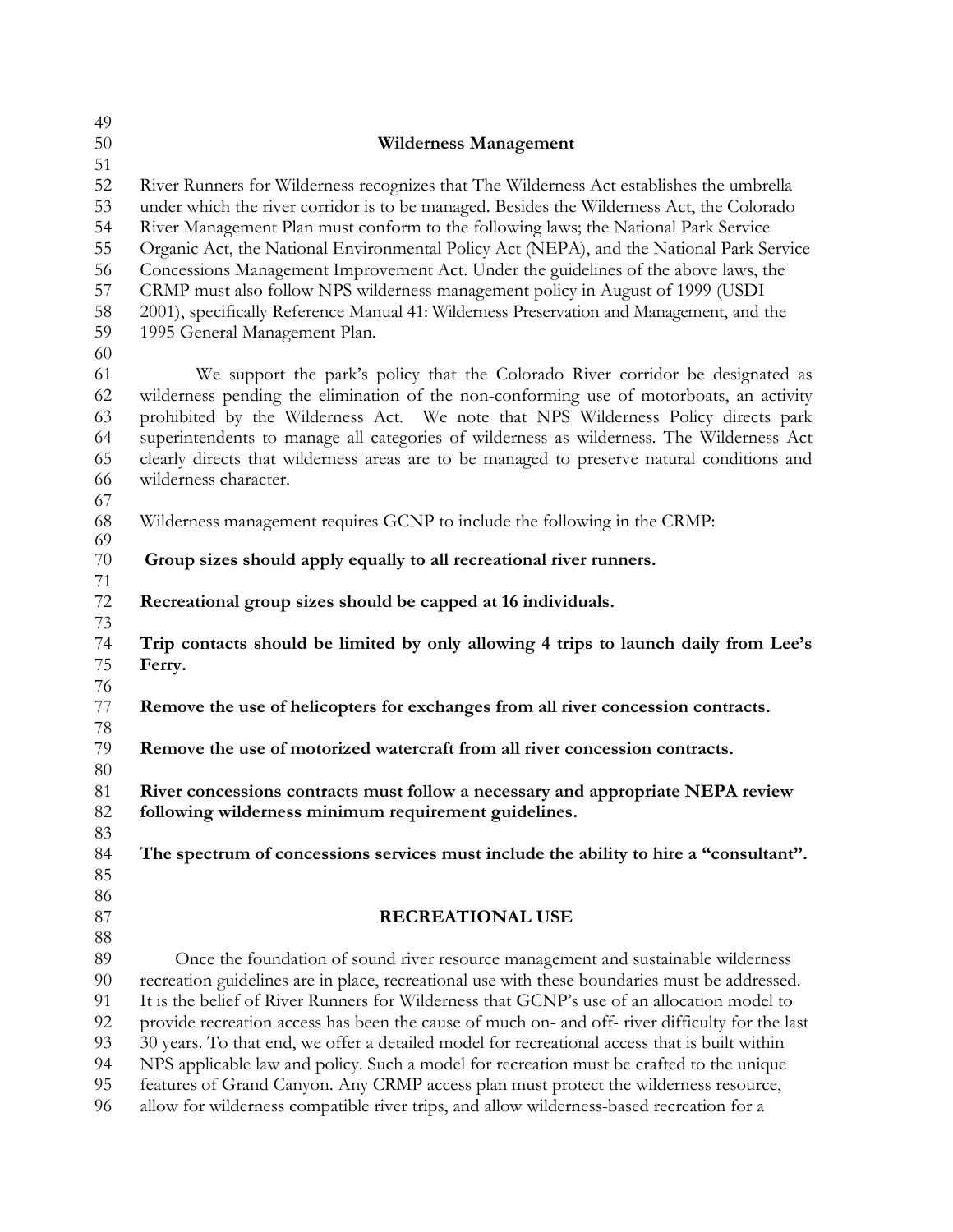| 97<br>98<br>99           | diverse population. Given the above framework of wilderness management, RRFW requests<br>GCNP to include the following in the CRMP:                                                                                   |
|--------------------------|-----------------------------------------------------------------------------------------------------------------------------------------------------------------------------------------------------------------------|
| 100<br>101               | The recreational access plan should be wilderness based.                                                                                                                                                              |
| 102<br>103               | The recreational access plan should be allocation-free.                                                                                                                                                               |
| 104<br>105               | The recreational access plan should be motor-free.                                                                                                                                                                    |
| 106<br>107               | The recreational access plan should be helicopter-free.                                                                                                                                                               |
| 108<br>109               | The recreational access plan should be based on 16 people per group maximum.                                                                                                                                          |
| 110<br>111               | The recreational access plan should be based on 4 launches per day.                                                                                                                                                   |
| 112<br>113               | The recreational access plan should not limit repeat visitation.                                                                                                                                                      |
| 114<br>115<br>116<br>117 | As part of our scoping comments, we include a possible recreational access plan that<br>incorporates all of the comments from the three sections Resource Protection, Wilderness<br>Management, and Recreational Use. |
| 118<br>119               | <b>RIVER RUNNERS FOR WILDERNESS ACCESS CONTROL SYSTEM</b>                                                                                                                                                             |
| 120                      | "A CALENDAR INTO FOREVER"                                                                                                                                                                                             |
| 121                      | <b>THE BASICS</b>                                                                                                                                                                                                     |
| 122                      |                                                                                                                                                                                                                       |
| 123                      | Wilderness Based                                                                                                                                                                                                      |
| 124                      | Allocation Free, Motor Free, Helicopter Free                                                                                                                                                                          |
| 125                      | Folks chose an open date in the future, then rent services they need                                                                                                                                                  |
| 126                      | Group size max = 16, 4 launches/ $\frac{day}{365}$ days a year                                                                                                                                                        |
| 127<br>128               | Editor's note: Endnotes are explanatory in nature and do not add new elements to the plan.                                                                                                                            |
| 129                      | The reader may feel free to defer reading endnotes until after reading the plan.                                                                                                                                      |
| 130                      |                                                                                                                                                                                                                       |
| 131                      | <b>ABSTRACT</b>                                                                                                                                                                                                       |
| 132                      | We propose an allocation free access control system that is seasonally controlled and                                                                                                                                 |
| 133                      | annually administered in a Wilderness-compliant manner. All potential recreational visitors                                                                                                                           |
| 134                      | are controlled through the same access mechanism. The launch platform, on which any                                                                                                                                   |
| 135                      | access control system sits as a separate section, must be based on wilderness                                                                                                                                         |
| 136                      | minimum-requirement management policies. Trip duration and group size are formed by the                                                                                                                               |
| 137                      | permit holder within a limit of maximum trip size (16 people) regardless of trip type and                                                                                                                             |
| 138<br>139               | maximum seasonally adjusted trip length. Trips are reserved as far into the future as the user                                                                                                                        |
| 140                      | desires via a web-based reservation system that requires advance identification of some trip                                                                                                                          |
| 1/11                     | participants and the payment of user fees. All participants obtain a registration number for<br>corrective our occas to aid in future mencoment decisions. All pertiginants including                                 |

- demographic purposes to aid in future management decisions. All participants, including staff, guides and passengers are counted in the trip total of user days. This system offers
- significantly more launch opportunities for all potential river travelers. Data collected via the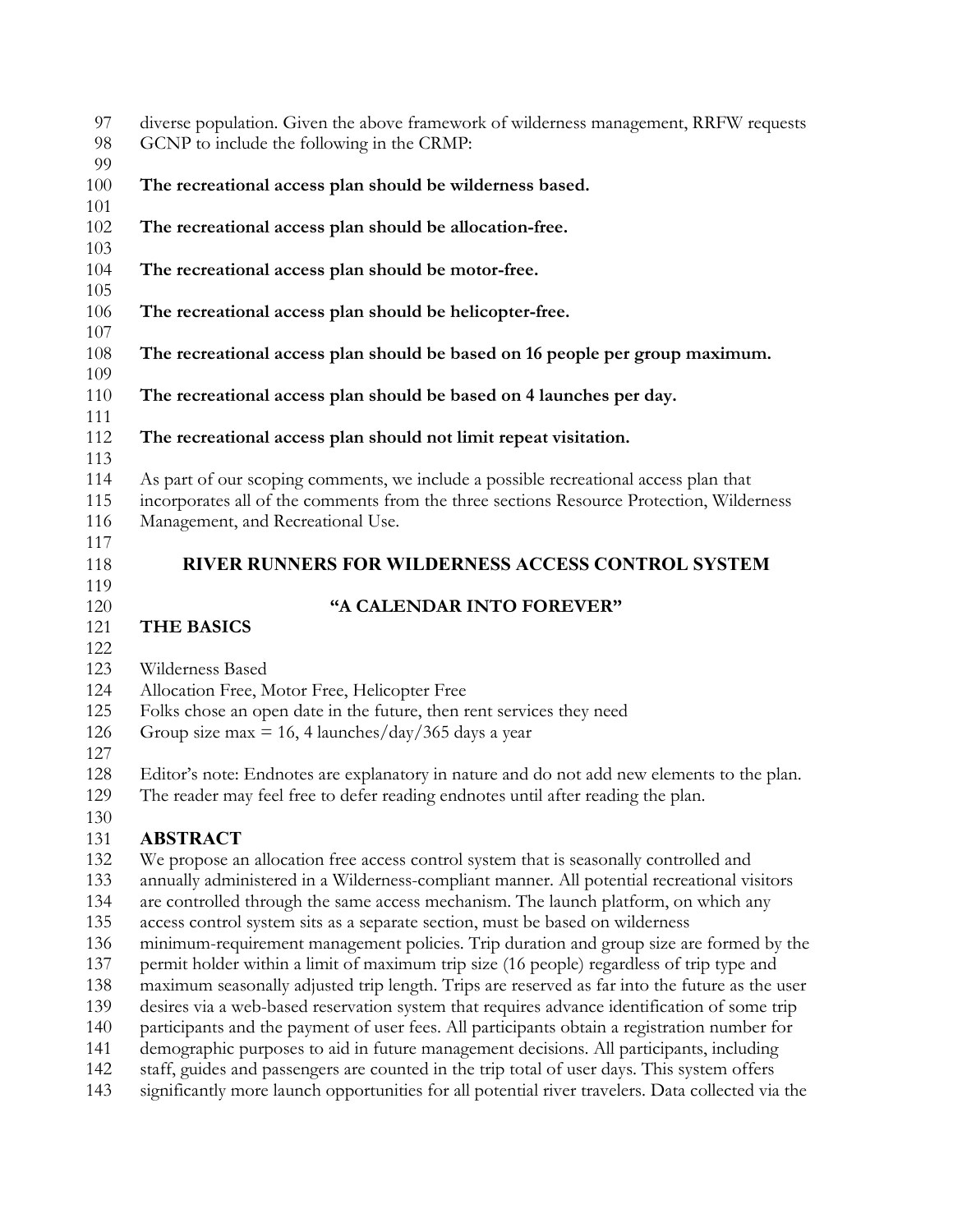144 universal registration system will be reviewed at regular intervals and can be used for future

145 adjustments of daily launches if indicated.

146

147

#### 148 **PROPOSED:**

- [1](#page-4-0)49 An access-control plan<sup>1</sup> that:
- 150 approximately quadruples the launch opportunities throughout the year for noncommercial recreationists, and makes available up to 1460 launches per year <sup>2</sup>
- 152 protects the resource<sup>[3](#page-4-2)</sup>
- 153 is based on allocation-free  $access<sup>4</sup>$  $access<sup>4</sup>$  $access<sup>4</sup>$
- 1[5](#page-4-4)4 provides a simple method to collect management data<sup>5</sup>
- $155$  removes the several year planning guarantee for concessions contractors $<sup>6</sup>$  $<sup>6</sup>$  $<sup>6</sup>$ </sup>
- 156 is simple to administer<sup>[7](#page-4-6)</sup>
- <span id="page-4-0"></span> $\bullet$  offers all river users the same easy steps in registering for a river trip<sup>[8](#page-4-7) [9](#page-4-8)</sup>

<span id="page-4-1"></span><sup>2</sup> The biggest deterrent to getting on a non-commercial river trip is the lack of launch opportunities. There is at present a forecasted 20-year wait for a non-commercial river trip. This is in contrast to same season booking for a river concession river trip, where excessively high pricing is used to limit demand. The core of RRFW's access control plan is to increase launch opportunities for all potential river runners, without using price as a controller of demand.

<span id="page-4-2"></span><sup>3</sup> RRFW has no economic interest in sustaining any particular level of human use in the canyon. We support Wilderness designation of the river corridor and we support treatment of the river corridor as wilderness until such designation is made. We believe that potential concessionaires have an opportunity to make a profit without the use of motorized tour boats or the use of helicopters for exchanging passengers.

<span id="page-4-4"></span><span id="page-4-3"></span>4RRFW has considered split allocation systems. RRFW finds allocation systems rife with charges of special interest manipulation, a need for identifying an ever-expanding spectrum of groups requiring an allocation, and a need to constantly monitor changes in use patterns based on economic and environmental considerations. Such constant monitoring renders a spilt allocation system impossible for a managing agency to control.<br><sup>5</sup> The National Park Service desires to have data on which to base future management decisions and so measurement of parameters is required. This plan measures waiting-time for the many kinds of people who want to gain access to a river trip. This plan also allows measuring the customer satisfaction with waiting-time. Other social and environmental factors can be measured as well.

<span id="page-4-5"></span>6Businesses may desire stability and guaranteed markets, but such guarantees often come at the loss of competition and flexibility. This system introduces the need for competition and business flexibility, as user needs will be expected to change over time, and this system will allow business services the flexibility to match those needs as they arrive.<br><sup>7</sup> A simple set of web pages is constructed so that a computer manages reservations. The Lee's Ferry Ranger

<span id="page-4-7"></span><sup>8</sup> RRFW believes that all interested people should have the ability to obtain, on an equal and timely basis, an opportunity to experience a float trip through the Grand Canyon while protecting the resource.

<span id="page-4-8"></span>9Registering is simply letting the Park know in an official way that a person is interested in going on a river trip. It takes a phone call or a post card or a visit in person or to a web site and a small payment. (See the Appendix for examples of registration.) The registration number assigned to a person is only used by the NPS to determine how long a person waited after registering before going on a river trip. No personal information is

 <sup>1</sup> RRFW recognizes the truism that wilderness resources cannot support unlimited demand. At one point, unchecked use levels degrade the very wilderness qualities that attract recreationists. To that end we propose a system for managing the use of the river by controlling how people gain access to it. In Grand Canyon, the river allocation model has been shown to foster a negative visitor experience for the last 30 years. This plan completely eliminates the concept of splitting allocation, since the very concept of a split allocation can not be assured to serve all user groups unless some measure of demand is tracked, and adjustments made to accommodate, all user groups seeking a river permit.

<span id="page-4-6"></span>has no more to do than now, and the river permits office has less to do.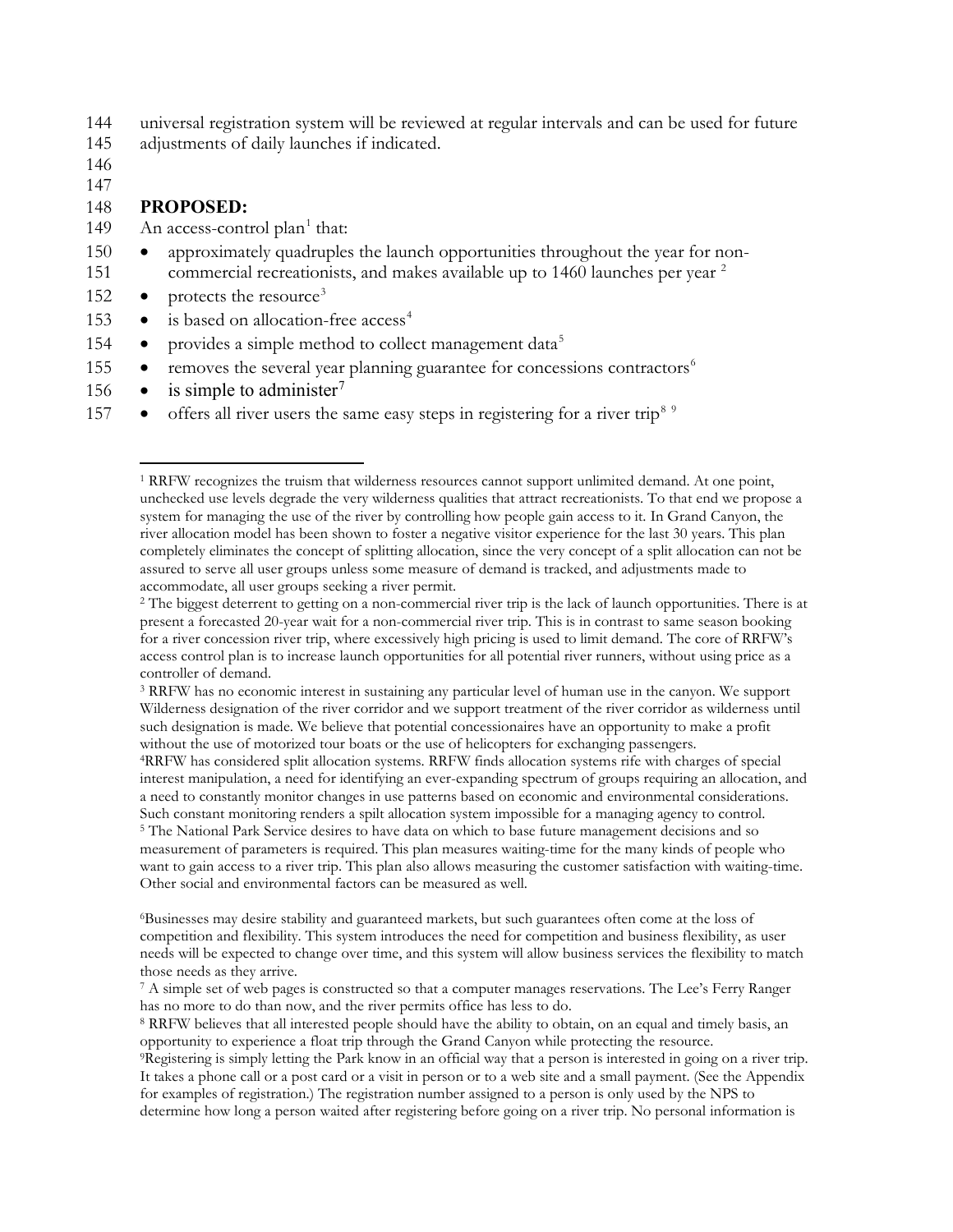- 158 requires compromise from all boaters, not just a few<sup>[10](#page-5-0)</sup>
- 159 offers all recreational river runners stability and ease of use
- 160 is fair to all river visitors<sup>[11](#page-5-1)</sup>
- $161$  spreads out peak use and thereby enhances user enjoyment<sup>[12](#page-5-2) [13](#page-5-3)</sup>
- 162 allows future changes in other Park management policies without requiring adjustment
- $163$  to the plan itself<sup>[14](#page-5-4)</sup>
- <span id="page-5-0"></span>**•** establishes "real names, real people" for launch reservations<sup>[15](#page-5-5)</sup>

 sought or used, even for the possible purpose of gathering data on Frequent River Use. The concept that Frequent River Users could cause a lengthening of the launch reservation calendar is unsound.<br><sup>10</sup> In the early stages of the 1997 CRMP that was unilaterally terminated by GCNP, some parties at the scoping meetings proclaimed that the only problem with the access control system in place at the time was the private boater waiting list. This is simply not true. The problem is in maintaining a spilt-allocation system with guaranteed allocations to 17 specific user groups (16 concession contracts and 1 contract for non-concessioned access). This system, along with motorized watercraft use, has resulted in 30 years of on and off river contention and must be terminated in favor of a system that has ongoing flexibility and utility while following motor-free wilderness management. Such a system necessarily requires changes in all aspects of access, not just one sector. The wilderness needs accommodation it has not heretofore received and all recreational river visitors need parity of access. As a result of these two factors, a probable outcome of this plan is that concession contractors will have to make adjustments to their way of doing business.

<span id="page-5-1"></span><sup>11</sup> Compare these two scenarios and see which one sounds fairer. Scenario 1: a non-commercial river runner waits 20 years for a permit and meanwhile a commercial customer can pay a high price for access and go on a trip within one year because the concessions contractors have over 4 times the access opportunities and limit their demand with high pricing. Scenario 2: there is no fixed allocation for any user group. There is no need to track demand between user groups by the NPS. There is no need to modify the access system based on economic or environmental changes.

<span id="page-5-2"></span><sup>12</sup> Instead of clustering launches on particular days of the week and particular months of the year, in this proposal launches are spread more evenly throughout the year so large pulses of people through the canyon will be reduced. The river running public may generally prefer to boat through the canyon in the summer, but in a system with high demand and recreational paddling 365 days a year, there are paddlers available to float the canyon any time. High demand means concessions contractors can service trips throughout the year.

Clustering launches has led to severe impacts including resource degradation. RRFW seeks to reduce those impacts by limiting launches to a more sane 4 per day as opposed to the six to 7 that are allowed now. We believe that fewer than four launches per day would be used in winter when some of the canyon users may prefer a more solitary experience. Meanwhile, four launches per day in spring and fall months would allow more launches in those seasons than exist now.

In the 4 launch per day system, the public's desire for a particular type of trip will be displayed by the filling of the launch calendar. In the future, the NPS could establish different limits on the number of launches if resource or experience protection were necessary, but the limits could be based on patterns seen in the actual reservation calendar rather than on assumptions about what the public might want.

<span id="page-5-3"></span><sup>13</sup> Two of the criteria for determining the quality of a canyon trip are the number of trip contacts and their quality. In general, the more contacts the less enjoyable the trip even if all the contacts are amicable. With the inherent unfairness of today's system, more and more of the contacts are flavored with resentment and retaliation. The new system will not only reduce the latent animosity among user groups it will also reduce the number of trip contacts simply by spreading the use over more months of the calendar.

<span id="page-5-5"></span><span id="page-5-4"></span>14Every management system must have the ability to change, as the resource the system attempts to serve will change over time. RRFW realizes the need for comprehensive and updated CRMP's, and also realizes that flexibility must be written into the CRMP. This plan contains variables that can be changed by the NPS without affecting the inherent fairness of the plan. For example, NPS could adjust the parameters for any of several reasons – to match changes that may occur in the river corridor, to change the number of administrative users, etc. Such flexibility gives NPS great latitude in administering the plan without affecting its fairness. <sup>15</sup> In early CRMP scoping meetings there were people who suggested that "real people" having a chance to schedule for "real dates" has merit. RRFW recognizes that NPS may use application "hurdles" to limit demand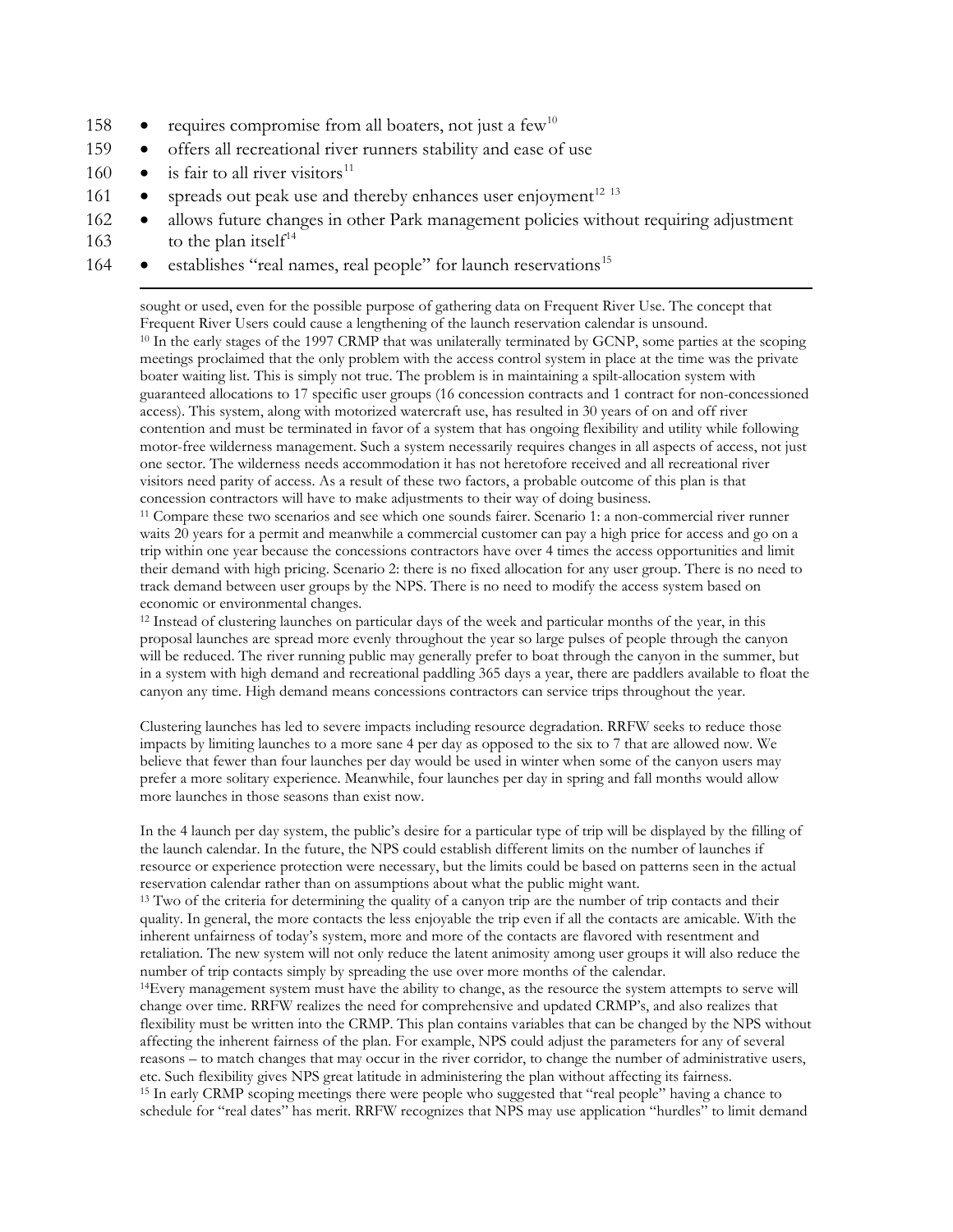| 165        |                                                                                                                                                     |
|------------|-----------------------------------------------------------------------------------------------------------------------------------------------------|
| 166        |                                                                                                                                                     |
| 167        | SUMMARY OF USER PERMIT APPLICATION REQUIREMENTS                                                                                                     |
| 168        |                                                                                                                                                     |
| 169        | 1. If you want to go on a river trip you make a reservation with Grand Canyon National                                                              |
| 170        | Park (GCNP) and schedule a date for a permit. You must identify 25% of your trip                                                                    |
| 171        | participants. <sup>16</sup>                                                                                                                         |
| 172        |                                                                                                                                                     |
| 173        | <b>DEFINITIONS</b>                                                                                                                                  |
| 174        |                                                                                                                                                     |
| 175        |                                                                                                                                                     |
| 176        | Launch: a permitted trip leaving Lee's Ferry                                                                                                        |
| 177        | Management year: administrative time measurement used for annual permit planning                                                                    |
| 178        | purposes                                                                                                                                            |
| 179        | Permit: written authorization to launch and complete a river trip in the Grand                                                                      |
| 180        | Canyon                                                                                                                                              |
| 181        | Planning horizon: a length of time in advance of permit launch in which permit                                                                      |
| 182        | holders may contact concessions contractors for assistance for a river trip.                                                                        |
| 183        | Reservation: a contract between GCNP and permit holders and alternates                                                                              |
| 184        | guaranteeing the permit holder and alternates a launch day of the permit                                                                            |
| 185        | holder's choice.                                                                                                                                    |
| 186        | User-day: (abbreviated, UD) one person multiplied by all or part of a twenty four                                                                   |
| 187        | hour period spent in the canyon; a unit of measuring total use by river                                                                             |
| 188        | runners. Notice that each exchange passenger, both incoming and outgoing,                                                                           |
| 189<br>190 | is assessed a user day on the day of the exchange. UD's will not be used to<br>manage river trips, but will be an established ceiling of total use. |
| 191        |                                                                                                                                                     |
| 192        |                                                                                                                                                     |
| 193        | PLAN DESCRIPTION                                                                                                                                    |
| 194        |                                                                                                                                                     |
| 195        | The following is a brief description of an allocation free access plan based on                                                                     |
| 196        | communication among land management experts, RRFW members, GCNP staff and other                                                                     |
| 197        | interested parties.                                                                                                                                 |
| 198        |                                                                                                                                                     |
| 199        | Critical Assumptions:                                                                                                                               |
| 200        |                                                                                                                                                     |
|            |                                                                                                                                                     |

 for river access. One such "hurdle" may include a serious commitment to a launch reservation. RRFW feels hard "hurdles", as posting high financial bonds are unacceptable. RRFW feels that soft "hurdles" may be used, such as requiring the all permit holders to identify some of its trip's participants at the time of reservation. Requiring all river trip permit hopefuls to go through the same application process eliminates the NPS requirement to keep split-allocation models free of arbitrary pressures.

<span id="page-6-0"></span> Making a reservation is just that. It takes about five minutes and can be done on the phone, via mail, in person or on the Internet. Getting a reservation:

\* Does NOT require you to use any concessions services

\* Does NOT require you to avoid using concessions services

\* Does NOT put you in any waiting line

\* Does NOT, in fact, commit you to floating down the river at all.

\* It IS your permit to be on the river.

\* Does require you to reserve a launch date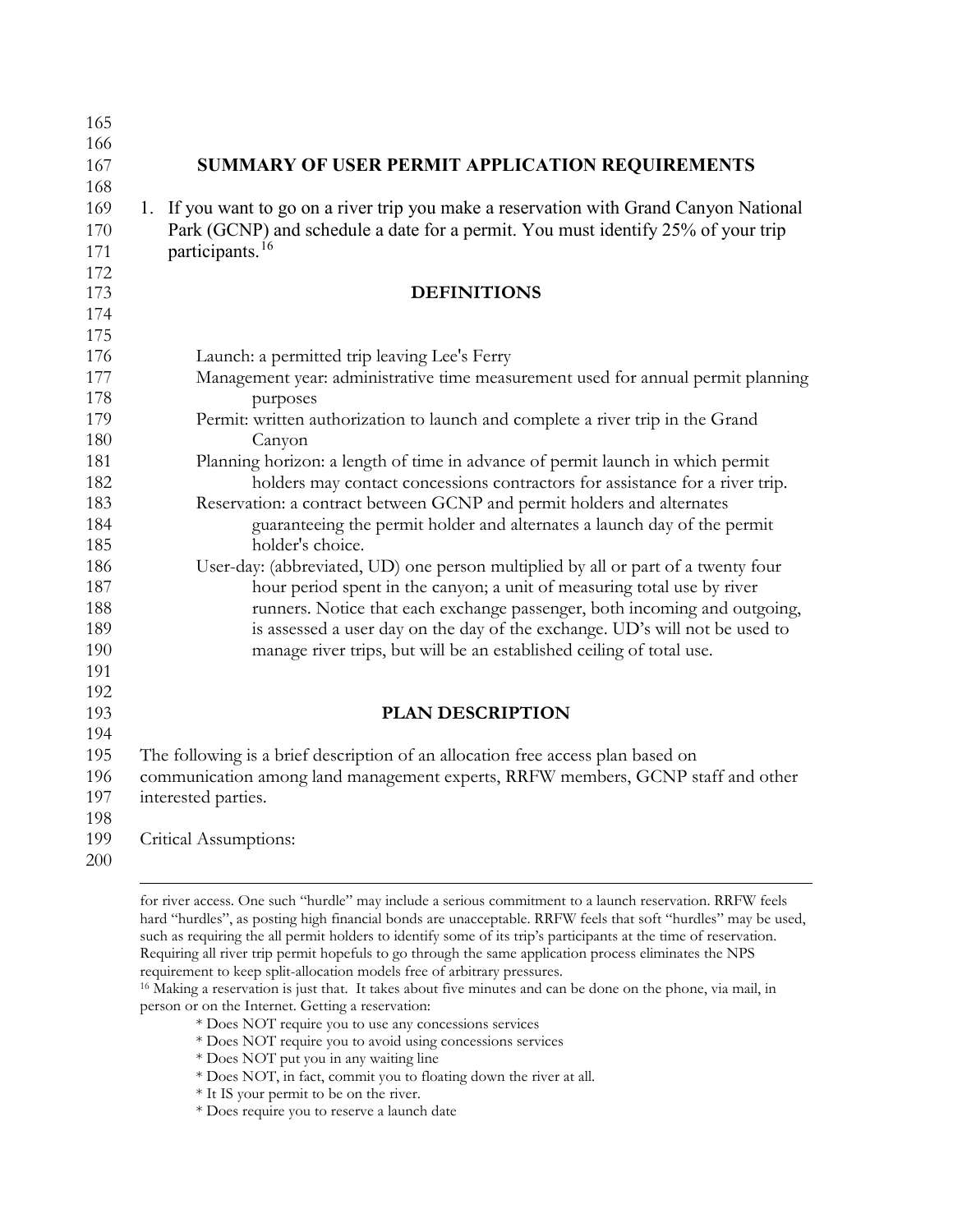- 201 A launch is defined by its departure from Lee's Ferry, not by user-days<sup>[17](#page-7-0)</sup>
- 202 There will not be a split allocation, as this is an allocation-free system.<sup>[18](#page-7-1)</sup>
- 203 Access to all users will be controlled by a single access system without variation with regards
- 204 to user preference once they receive a launch permit.
- 205 The number of daily launches will be limited.
- 206 The maximum number of daily launches will be not be effected by any allocation. This ends 207 the preferential use of one season by any sector.<sup>[19](#page-7-2)</sup>
- 208 All recreational users count in launch limits guides, volunteers, staff, passengers, anybody [20](#page-7-3)9 with a pulse.<sup>20</sup>
- [21](#page-7-4)0 This is a motor-free plan.<sup>21</sup>
- 211
- 212
- 213
- 215

#### 214 **PROPOSED INITIAL OPERATING CONDITIONS**

- 216 There is a maximum of four launches every day, year-round, for a total maximum of 217 1460 launches per year<sup>[22](#page-7-5)</sup> There is no split allocation in this system<sup>[23](#page-7-6)</sup>
- <span id="page-7-0"></span>218 • The registration system and the ability to obtain reservations will be available 24 hours a 219 day, seven days a week throughout the year<sup>[24](#page-7-7)</sup>

 $17$ River managers throughout the west have successfully used launch management to control downstream impacts of river running. It is the simplest method of limiting boat ramp chaos and achieving goals for scheduling and resource protection. The term "User-day" has been widely disparaged because of the cumbersome accounting it has caused in the past, and the fact that a user day system may drive managers to ever-faster trips to maximize use at the expense of actually spending time in the resource. In the RRFW plan, user-days are employed as a maximum ceiling on use, but are not used to restrict river trip activity. It is a simple metric for resource protection but is inappropriate in most other applications. 18 Abhorrent is a word used to describe the previous 20 years of fixed allocation contention. This is one of

<span id="page-7-1"></span>many reasons to put forward an allocation-free access model. The allocated system stands in sharp contrast to an allocation-free system. RRFW feels some types of allocation-free access models could work rather well. It is the challenge of GCNP to meet unwarranted resistance from stakeholders fearful of change and wanting guarantees in managing this great treasure.

<span id="page-7-2"></span><sup>19</sup> In the last thirty years the concession contractors have had a disproportionately large share of the summer launches. One often hears the justifications that customers get vacations only in the summer or that their children can only get off school in the summer. However, this justification applies to all river runners, not just one user group. The RRFW proposal allows for an equal opportunity for access to the river during all seasons of the year, thus fairness in access is assured.

<span id="page-7-3"></span> $^{20}$  For the last 22 years guides and other staff have not been counted in the UD total of concessionaires' trips, yet at the same time, all individuals of non-commercial trips have been counted. It is past time to correct the inequity by counting guides, private users, private trip leaders, commercial passengers, volunteers, students, Park staff, employers, etc. – anyone with a pulse – in the tally of users.

<span id="page-7-4"></span><sup>21</sup> As contentious as the split allocation system, motorized use in the river corridor has been the other bone of contention for the last 3 decades. A motor-free river will return the resource to the mission and vision of the National Park Service. The supporting law and policy for a motor-free river corridor are already presented in the wilderness section of these comments.

<span id="page-7-5"></span> $^{22}$  The compelling reason for seasonal limitations on number of launches, group size, and/or trip duration would be for the protection of the resource and the visitor experience. Given the absence of an allocation, the public will decide what sort of distribution is appropriate.

<span id="page-7-6"></span><sup>23</sup> Many Western river management agencies that control river access have historically embraced the allocation model, with its resultant inherent inequities. As demographics have changed, and non-commercial demand skyrocketed, the concept of a split allocation system becomes more and more untenable

<span id="page-7-7"></span><sup>24</sup> The fixed 12-month calendar is the easiest, most intuitive management calendar, but others, notably the 1month rolling calendar, could be used. The shorter calendars would enable utilization of the most launches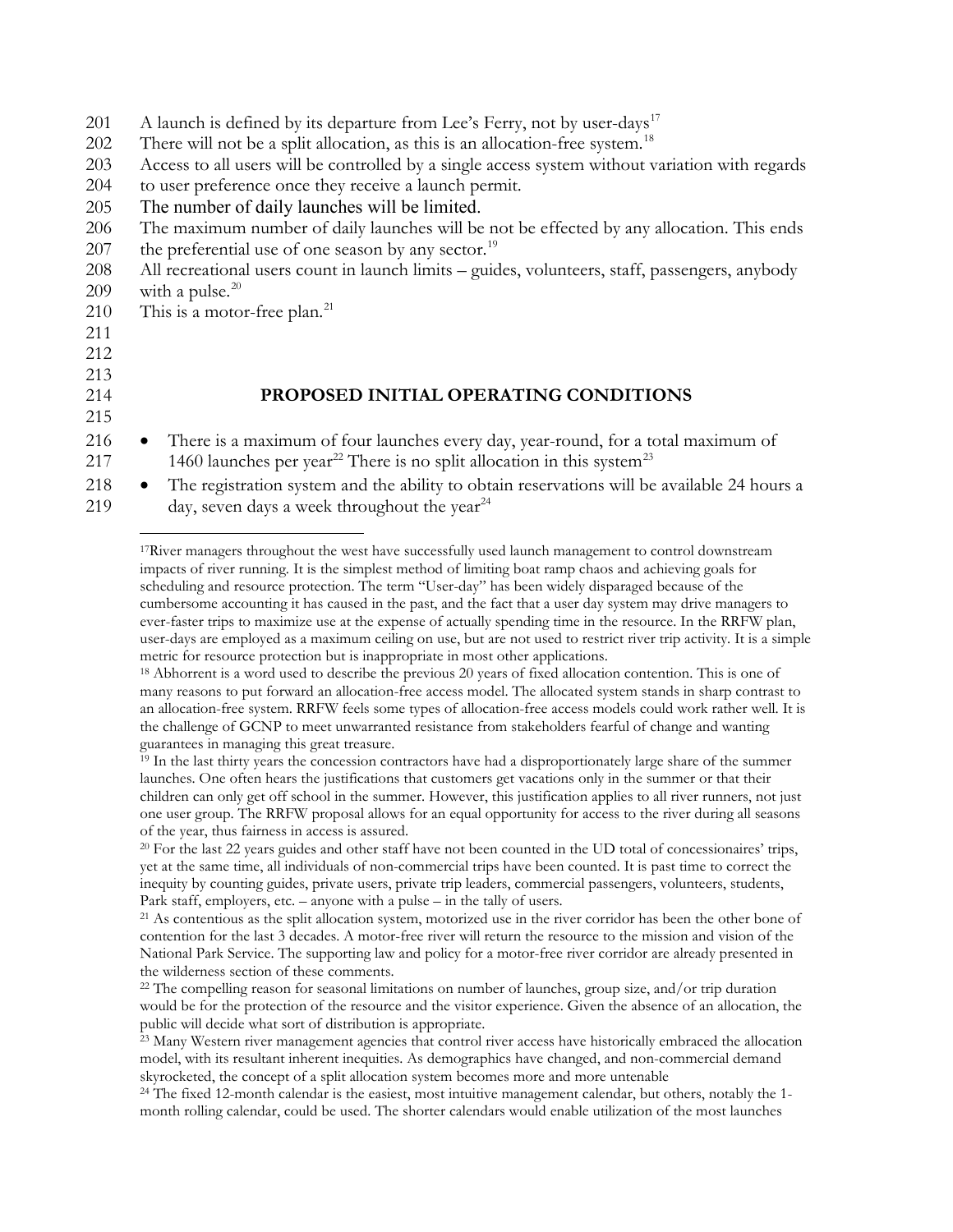| 220                      | Maximum trip duration varied by season, up to 30 days in winter <sup>25</sup>                                                                                           |
|--------------------------|-------------------------------------------------------------------------------------------------------------------------------------------------------------------------|
| 221                      | Maximum group size of 16 including staff, volunteers and passengers <sup>26</sup><br>$\bullet$                                                                          |
| 222<br>223<br>224        | The total number of user-days by all users will be limited by NPS to protect the<br>$\bullet$<br>resource <sup>27</sup>                                                 |
| 225<br>226               | <b>PHILOSOPHY</b>                                                                                                                                                       |
| 227<br>228               | Problems within the existing system cannot be fixed by changes in the non-<br>$\bullet$<br>commercial sector only.                                                      |
| 229                      | The plan will disrupt commercial systems as little as possible <sup>28</sup><br>$\bullet$                                                                               |
| 230                      | People deserve timely and equitable access to the Canyon.<br>$\bullet$                                                                                                  |
| 231                      | Commercial operations can change and still be profitable <sup>29</sup><br>$\bullet$                                                                                     |
| 232<br>233<br>234<br>235 | Non-commercial access has been stifled unfairly since at least 1972 and immediate steps<br>$\bullet$<br>are required to stop injustices and prevent them in the future. |
| 236                      | <b>PLAN IMPLEMENTATION</b>                                                                                                                                              |
| 237                      |                                                                                                                                                                         |
| 238                      | Grand Canyon National Park (GCNP) shall establish a database that issues and tracks                                                                                     |
| 239                      | reservations. The database compiles and displays additional information on a publicly                                                                                   |
| 240                      | accessible and interactive World Wide Web site. Among other things, the database measures                                                                               |
| 241                      | the time between reservation and launch for every river trip. The NPS shall regularly review                                                                            |

<span id="page-8-0"></span>242 the information and may use it to aid in future management decisions.

<span id="page-8-2"></span><span id="page-8-1"></span><sup>26</sup> Maximum trip size is offered as a way of limiting on and off river contacts, controlling campsite impacts, and maintaining the wilderness experience. Larger groups cause increased trip contact, have disproportionately larger impacts on camps than do smaller groups, and remove the wilderness quality of a river trip. Noncommercial river groups have been limited to 16 since 1972. RRFW supports this group size and recognizes that while large for wilderness areas, this maximum size should be maintained for all river groups. <sup>27</sup> The NPS establishes UD ceilings for resource protection. This ceiling allows a maximum number assuming all trips fill and all trips are at maximum length. The cornerstone of this plan is to minimize trip contacts, to decrease the peak summer overuse that presently occurs, and to spread use throughout the entire year. <sup>28</sup> RRFW recognizes the need for wilderness visitors to maintain the ability to use guide and livery services. RRFW encourages GCNP to allow such services to be available to the potential river traveler on an "as needed" basis, thus allowing the greatest flexibility in user preference while maintaining wilderness regulations on the river. The goal of river travel in Grand Canyon should be to maintain and enhance harmony on the river among various user groups. In order to achieve that end, special considerations to any one business sector, including NPS concessions, must be terminated. This system achieves that goal.

<span id="page-8-4"></span><span id="page-8-3"></span> $29$  Change is inherent in all business enterprise. The concessionaires have enjoyed an artificially secure market for 30 years. Implementation of this plan will surely cause pain to some people and pleasure to others. RRFW can imagine profitable businesses that come to the new river plan with open minds and a determination to serve the public. We believe that businesses can retool effectively, but if they cannot then they would not be serving the public's interests.

possible at the expense of some confusion and complexity. Among other effects, the annual calendar would release a pulse of uncommitted launches at the same time every year, an advantage to people who don't like to do the same application exercise over and over 12 times a year. On the other hand, the rolling calendar would release 12 smaller pulses of uncommitted launches for those who wanted to call in more often. <sup>25</sup> Maximum trip duration is an experiential issue. As part of our wilderness heritage, long  $($ >30 days) wilderness trips should remain an option for river travelers. Such a long trip was allowed up to 1972 in the summer, when summer use was reduced to 18 days maximum. RRFW believes that longer duration river trip length must remain a part of the Grand Canyon wilderness river trip option.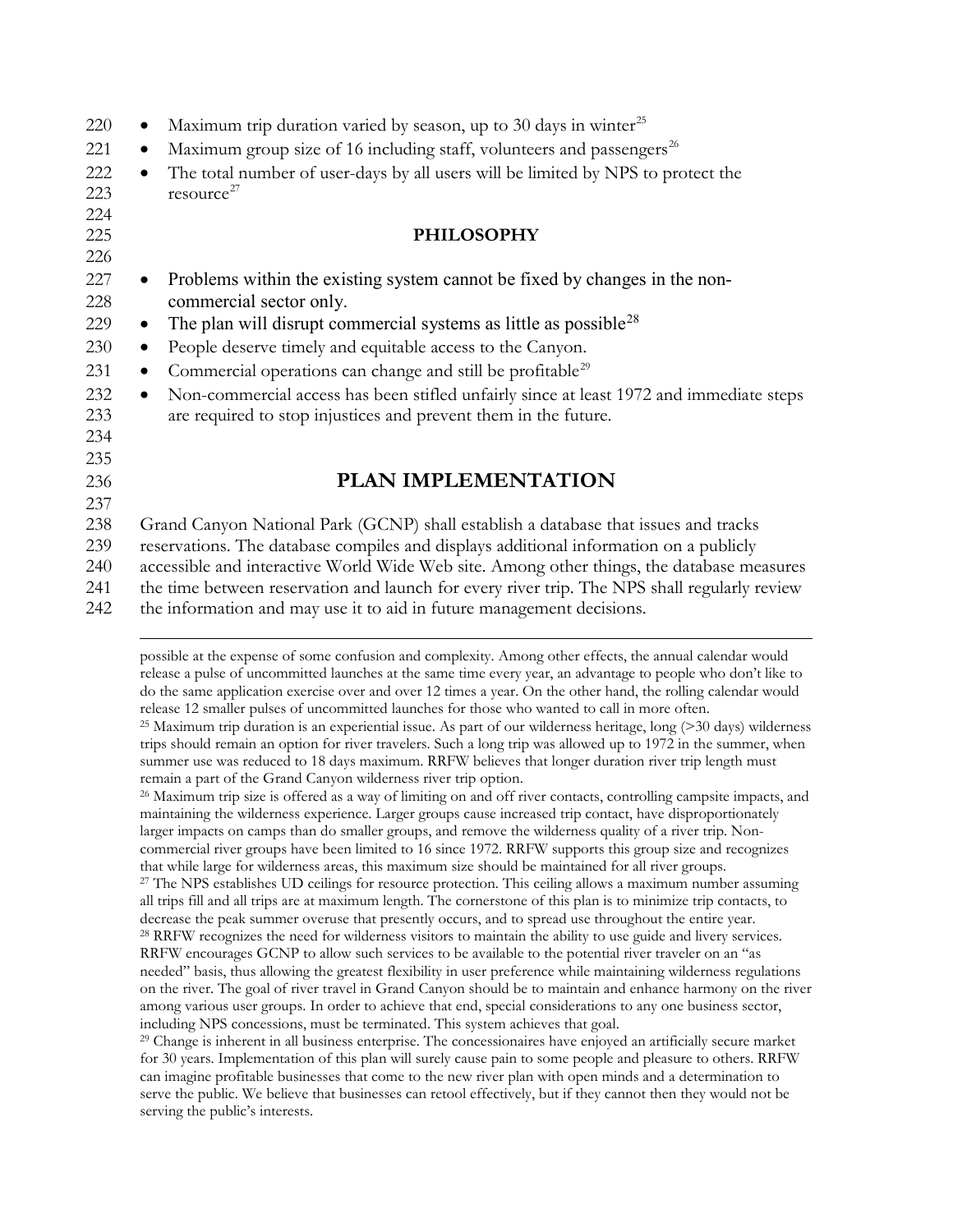When a person wants to go on a river trip, that person must receive a reservation from GCNP, and supply a photo ID number and the necessary payment (see Appendix for examples). Persons may hold only one registration number at a time, but are not limited in 247 participating in other river trips.<sup>[30](#page-9-0)</sup> **PROVISIONS FOR COMMERCIAL SERVICES**  Grand Canyon National Park shall authorize concession contractors and or Incidental Business Permits to provide services to river trip reservation holders. Such services may include livery gear, guide, cook, interpretive, and other services as deemed necessary by GCNP. Commercial services booked farther in advance than the period for which the concession contract is valid would be made at the risk of cancellation or transfer to another contractor if the contract for the concession contractor were terminated before the launches were made. GCNP will monitor the spectrum of commercial services for quality and safety. GCNP will be responsive to what kind of support services the public prefers. **PROVISIONS FOR THE GENERAL PUBLIC** The management of river use will do away with the split differentiation between Commercial Operating Requirements and Non-Commercial Operating Requirements. All river trips will follow one guiding set of Grand Canyon River Trip Requirements. Persons wanting a reserved launch shall obtain a reservation from GCNP. A person wanting a reservation contacts the GCNP web site, selecting an available launch day, identifying at least 25% of the people who intend to go on the trip and paying all the 269 user fees for the trip.<sup>[31](#page-9-1)</sup> The fees paid at this time are permit management charges and Park entrance fees for all the trip participants. The NPS will notify successful and unsuccessful applicants for launch reservations immediately on the World Wide Web, and by telephone and/or e-mail if the 274 user desires. Default on the payment would result in the reservation being cancelled. The identified individuals on the permit may act as alternate permit holders to safeguard the trip from

<span id="page-9-0"></span> This provision allows people, including permit holders (trip leaders in today's system), to go on as many trips as they want every year whether they have a launch reserved (*i.e.* a permit) or not. All river runners are given the same privilege to go on multiple trips every year.

<span id="page-9-1"></span><sup>&</sup>lt;sup>31</sup> Individual trip leaders reserve a launch on a specified day, not a suite of days that might become launch days. This is because the launch calendar is on-line (*e.g.* at www.rivertripsnow.gov), so any person can see at a glance what days are available for the next ten or more years. Third, the permit holder and as many alternates as desired must identify themselves to be on the trip. Obviously the permit holder is identified but it is advantageous to identify alternates so that the trip will not be cancelled if the permit holder cannot go on the trip. Fourth, the permit holder must pay the user fees for the entire trip. This measure helps ensure sincerity of interest. The system encourages users to form their trips well in advance so the costs can be shared from the beginning (see Appendix). However, this system does not prevent or discourage last-minute registrations. <sup>32</sup> Computer based reservation systems are already in place for reservations for Western rivers and backcountry

<span id="page-9-2"></span>areas. Computer science professionals have validated the system described. The user would be largely unaware of any complexities.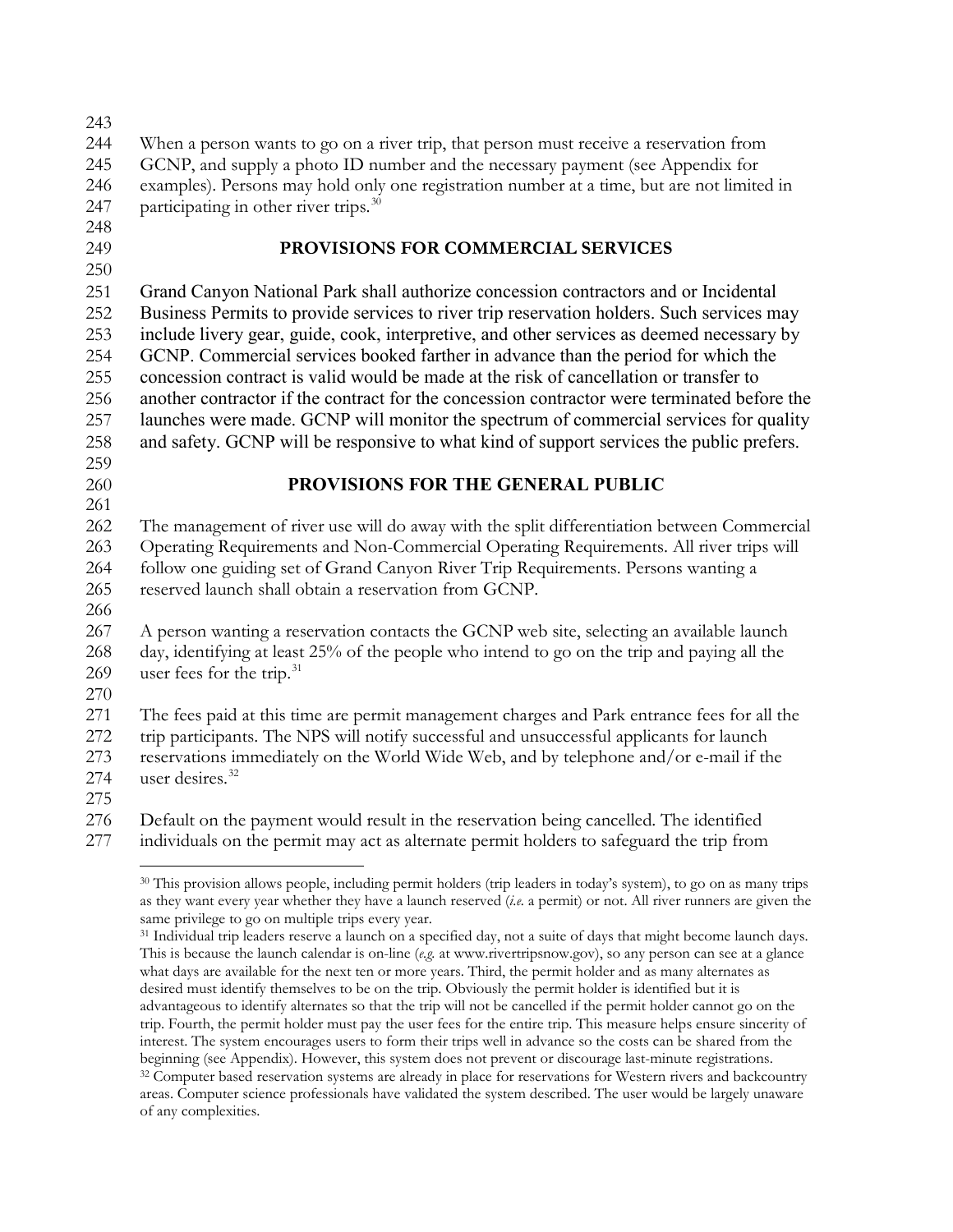cancellation if the permit holder cannot go on the trip. At least 25% of the originally

- identified individuals must go on the trip to avoid canceling the reservation.<sup>33</sup> This means
- that no fewer than 6.25% of all the people on the trip must have been identified on the permit reservation.
- 

 Permit holders and alternates may not be listed on more than one launch reservation at a time. If a boater has a permit or is named as an alternate TL on any other reservation, then he cannot hold another reservation or be listed as an alternate TL on any other reservation. Likewise, he cannot be listed as an alternate TL (part of the required 25% identified participants when a reservation is issued) on more than one reservation at a time. This does not prevent people from participating in other trips while they are waiting for their own launch - it just prevents them from being an actual TL or alternate TL until the reservation on which they are listed actually launches.

### **COMMON PROVISIONS AND SAFEGUARDS**

 To keep the system operating to everyone's advantage, it is necessary to institute a variety of controls (such as limits on number of launches, resource protection limits, trip duration and 296 party size), some of which are designed to limit the potential for abuse.<sup>[34](#page-10-1)</sup> 

 The NPS shall advise individuals with new river trip reservations of the available resources for planning a river trip such as a list of concession contractors, service organizations, web sites, public interest databases, etc.

 Participants in all recreational river trips, whether using livery and/or guide services, must attend the same resource protection educational presentation given by the NPS at Lee's Ferry prior to launch. This presentation may be viewed up to 2 days prior to actual trip launch.

 The NPS shall review the data collected by the universal boater reservation system, and any additional data, at least every two years. The data used shall be constantly updated and publicly available on the reservation web site. If review and analysis of the data indicate that management changes are needed, then the NPS shall immediately engage in a NEPA- compliant change process. Factors for the analysis should include types of users, trip variables such as duration and group size, wait-time for trips in a particular season, and

- sociological measures such as results of customer satisfaction surveys. Naturally, this review
- would not impact the Waiting List system until the current waiting list members have all
- taken their river trips.
- <span id="page-10-0"></span>

<sup>&</sup>lt;sup>33</sup> At least one identified person must go on the trip. Otherwise there would be vast speculation in river trip permits. As the number of identified people required goes up, the surety of reservations goes up, leading to a minimal waiting time but maximal inconvenience. Requiring only one sixteenth of the entire group to be identified in advance is chosen as a reasonable compromise.

<span id="page-10-1"></span> Abuse would be one of two types: doing something illegal and lying about it to your advantage and/or somebody else's or the resource's disadvantage; or knowingly taking advantage of a weak or non-existent control (rule) for your own gain and loss to a person or resource. The aim of any proposal is to make fair rules that keep people civilized and protect the resource. Those rules need to be enforceable, and they need easy monitoring and clear penalties.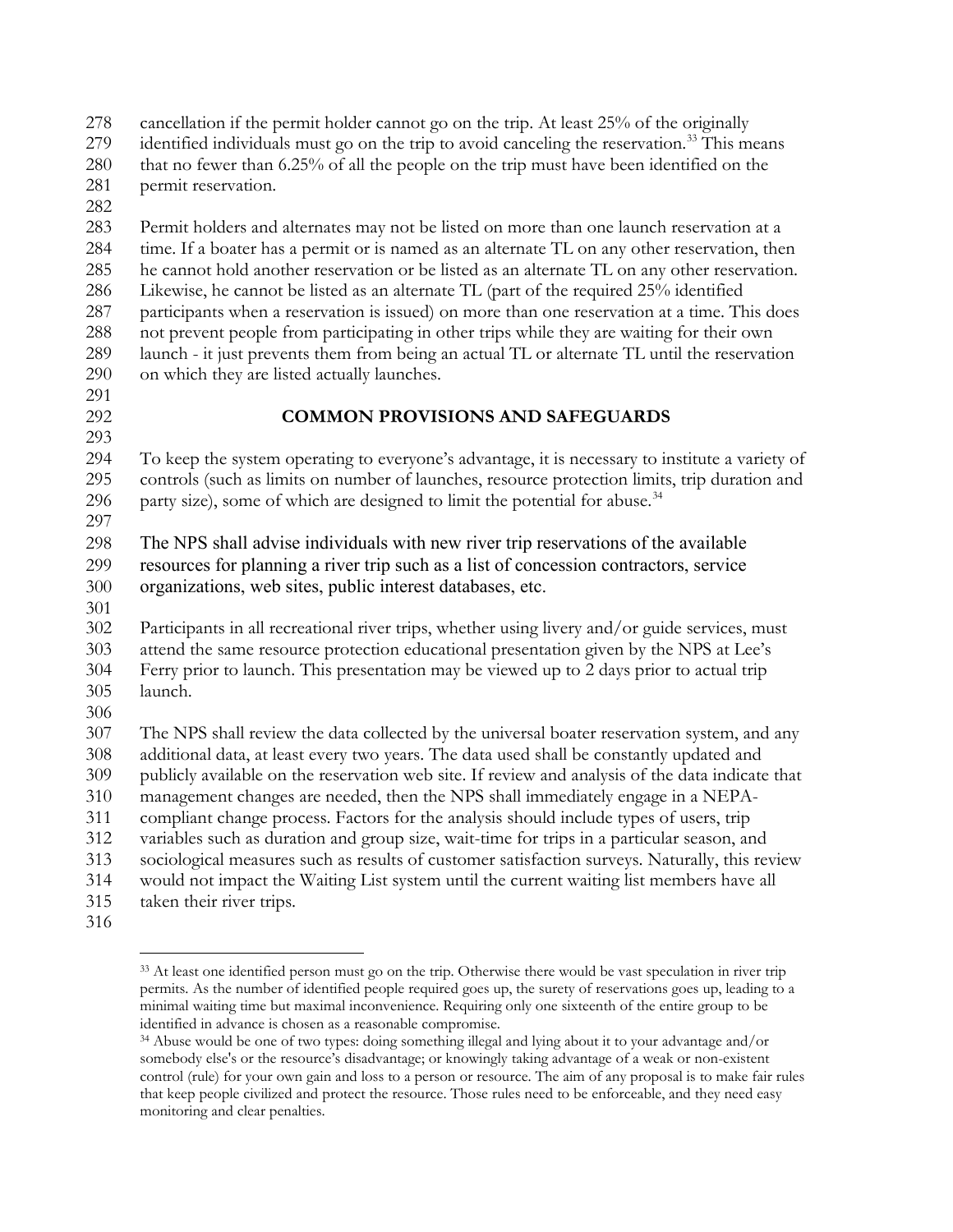| 317<br>318        | NON-COMMERCIAL WAITING LIST TRANSITION                                                                                                                                                                                              |  |  |  |
|-------------------|-------------------------------------------------------------------------------------------------------------------------------------------------------------------------------------------------------------------------------------|--|--|--|
| 319               |                                                                                                                                                                                                                                     |  |  |  |
| 320               | Transitioning from the present Waiting List will be as follows: The Waiting List will be<br>allowed to be serviced at its present launch number of 250 launches per year.                                                           |  |  |  |
| 321<br>322<br>323 | Two launches on Wednesday and 1 launch every other day for the summer half of the<br>$\bullet$<br>year will be allowed to launch off the Waiting list with 42 launches offered in the rest of<br>the year, as is presently offered. |  |  |  |
| 324<br>325<br>326 | Waiting List participants will either remain on the Waiting List or join the reservation<br>$\bullet$<br>system to claim a launch, but will not be allowed to be in both the reservation and<br>Waiting List at the same time.      |  |  |  |
| 327<br>328        | Once the new management plan is in operation, no new additions will be allowed onto<br>$\bullet$<br>the Waiting List.                                                                                                               |  |  |  |
| 329<br>330        | Anticipated phase out of the Waiting List to be completed between 2010 and 2016.<br>$\bullet$                                                                                                                                       |  |  |  |
| 331<br>332        | <b>ADMINISTRATIVE SECTOR PROVISIONS</b>                                                                                                                                                                                             |  |  |  |
| 333               |                                                                                                                                                                                                                                     |  |  |  |
| 334               | Trips for research, resource protection and other administrative or scientific purposes are                                                                                                                                         |  |  |  |
| 335               | now conducted routinely. For the sake of accountability, a posting on the reservation                                                                                                                                               |  |  |  |
| 336               | calendar web page of at least the following information is required: all administrative trip                                                                                                                                        |  |  |  |
| 337               | itineraries, sponsors, participant lists, participant roles, titles of papers written or proposed                                                                                                                                   |  |  |  |
| 338               | based on the trips, funding sources and a summary of the work actually completed.                                                                                                                                                   |  |  |  |
| 339               |                                                                                                                                                                                                                                     |  |  |  |
| 340               | The administrative sector trips are limited by the same group size and trip lengths as are                                                                                                                                          |  |  |  |
| 341               | imposed on all recreational users. Administrative trip scheduling is not controlled by the                                                                                                                                          |  |  |  |
| 342               | recreational user access reservation system. The administrative sector trips are not counted                                                                                                                                        |  |  |  |
| 343               | in the maximum number of launches per day, and they may be scheduled at the discretion of                                                                                                                                           |  |  |  |
| 344               | the NPS. Naturally, the NPS would not want to cluster its launches in such a way as to                                                                                                                                              |  |  |  |
| 345               | degrade the wilderness-like experience of all river users. The NPS will not use river trips for                                                                                                                                     |  |  |  |
| 346               | administrative or scientific purposes unless it is necessary, appropriate and approved via                                                                                                                                          |  |  |  |
| 347               | minimum requirement analysis.                                                                                                                                                                                                       |  |  |  |
| 348               |                                                                                                                                                                                                                                     |  |  |  |
| 349               | RESOURCE PROTECTION PROVISIONS                                                                                                                                                                                                      |  |  |  |
| 350               |                                                                                                                                                                                                                                     |  |  |  |
| 351               | As stated elsewhere with citations of applicable law and policy, the wilderness resource of                                                                                                                                         |  |  |  |
| 352               | Grand Canyon National Park, including natural, cultural, and historic resources, will be                                                                                                                                            |  |  |  |
| 353               | protected, preserved, and restored where possible. Minimizing the impacts of river runners                                                                                                                                          |  |  |  |
| 354               | while still optimizing access is addressed herein.                                                                                                                                                                                  |  |  |  |
| 355               |                                                                                                                                                                                                                                     |  |  |  |
| 356               | The Allocation-Free Access Control system is dependent on changes in these resource                                                                                                                                                 |  |  |  |
| 357               | protection provisions.                                                                                                                                                                                                              |  |  |  |
| 358               |                                                                                                                                                                                                                                     |  |  |  |
| 359               | Motor powered watercraft will be discontinued on January 1, 2006.                                                                                                                                                                   |  |  |  |
| 360               |                                                                                                                                                                                                                                     |  |  |  |
| 361               | A maximum user day ceiling will be established. This ceiling is subject to alteration provided                                                                                                                                      |  |  |  |
| 362               | trip contacts maintain their wilderness character and resource preservation is assured.                                                                                                                                             |  |  |  |
| 363               |                                                                                                                                                                                                                                     |  |  |  |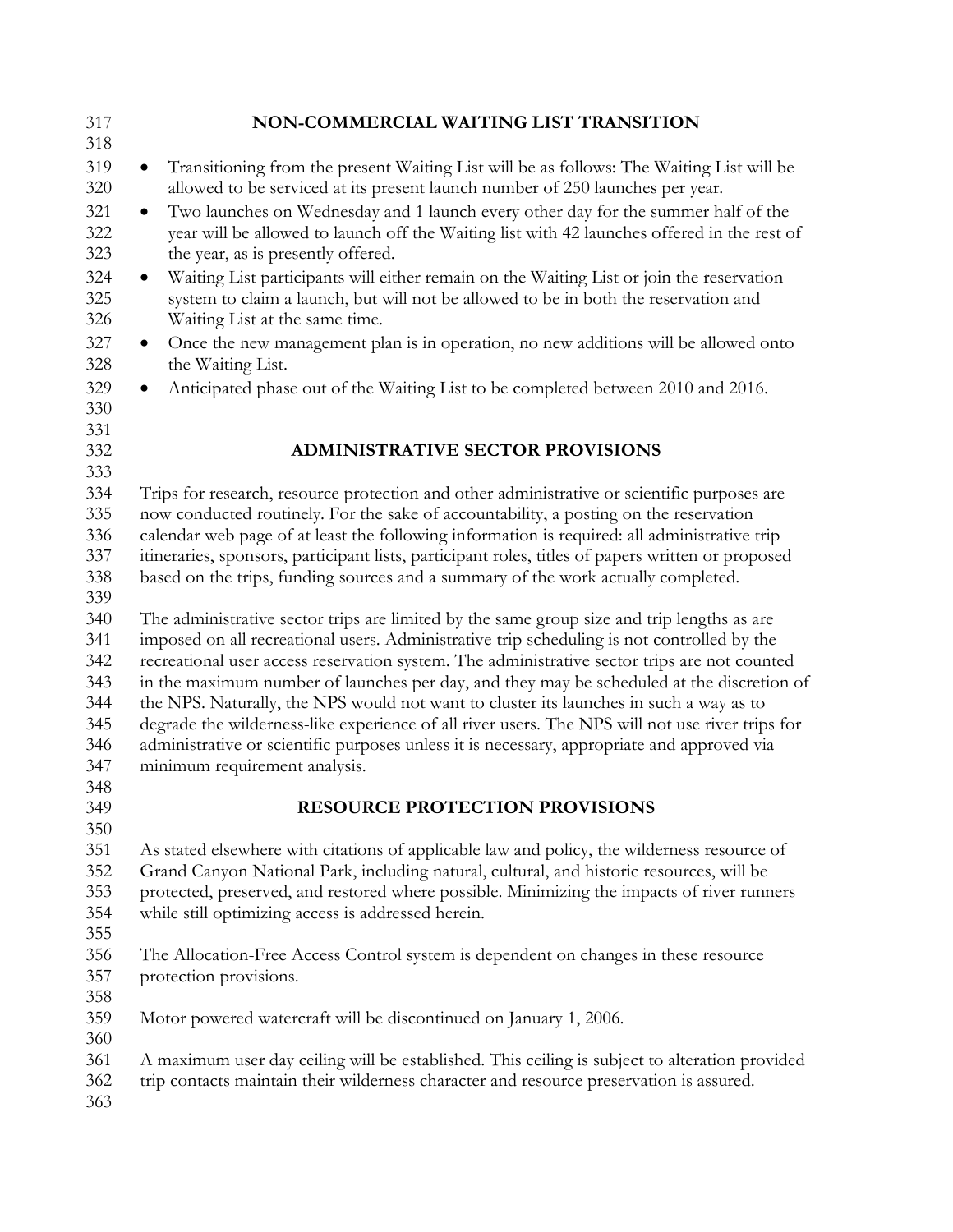364 There will be no helicopter passenger exchanges within the Canyon.<sup>[35](#page-12-0)</sup>

 Existing environmental protection regulations such as mandatory use of fire pans, waste containment systems, waste removal, no pets, etc. shall remain in force. It is recommended that hikers transport their human waste at least ½ mile from the river and bury it or remove

it from the Canyon. River-based hikers are encouraged to utilize their mandated toilet

- systems prior to conducting hikes away from the river. Toilet paper may not be left in the canyon.
- 
- 

# 

## **LAUNCH MANAGEMENT PROVISIONS**

Seasons would be established as follows:

| 378 | Table 1. Launch Calendar |
|-----|--------------------------|
|     |                          |

| <b>SEASON</b> | <b>CALENDAR DATES</b>    | <b>MAX TRIP LENGTH</b> |
|---------------|--------------------------|------------------------|
| Spring        | March 1-31               | 21 Days                |
| Summer        | April 1- September 30    | 18 Days                |
| Fall          | October 1- November 30   | 21 Days                |
| Winter        | December 1 - February 28 | 30 Days                |

The above table is as follows:

Spring season is March 1-31, 21 day trip length

Summer season is April 1 to September 30, 18 day trip length

- Fall season is October 1-November 30, 21 day trip length
- Winter season is December 1-February 28, 30 day trip length
- 

All trip lengths are to Diamond Creek.

 The number of people or number of boats launching per day is not controlled except by the maximum group size of 16. For example, a group of 16 kayakers could launch 16 kayaks but could only be on the water for 18 days in the summer season. There shall be no more than

four launches per day throughout the year.

### **CONCLUSIONS OPTION #1 A CALENDAR INTO FOREVER**

This proposal serves to

| 399  | 1. Introduce an allocation free access system.                                 |
|------|--------------------------------------------------------------------------------|
| 400  | 2. establish a publicly available reservation calendar for all launches.       |
| 401  | 3. expand the services and business competition for the commercial outfitters. |
| 402. | 4. is Wilderness-compatible.                                                   |

<span id="page-12-0"></span><sup>35</sup> This is not strictly an access control issue and is included as part of the overall RRFW river management plan. Eliminating helicopter exchanges will contribute greatly to the wilderness experience in Grand Canyon.